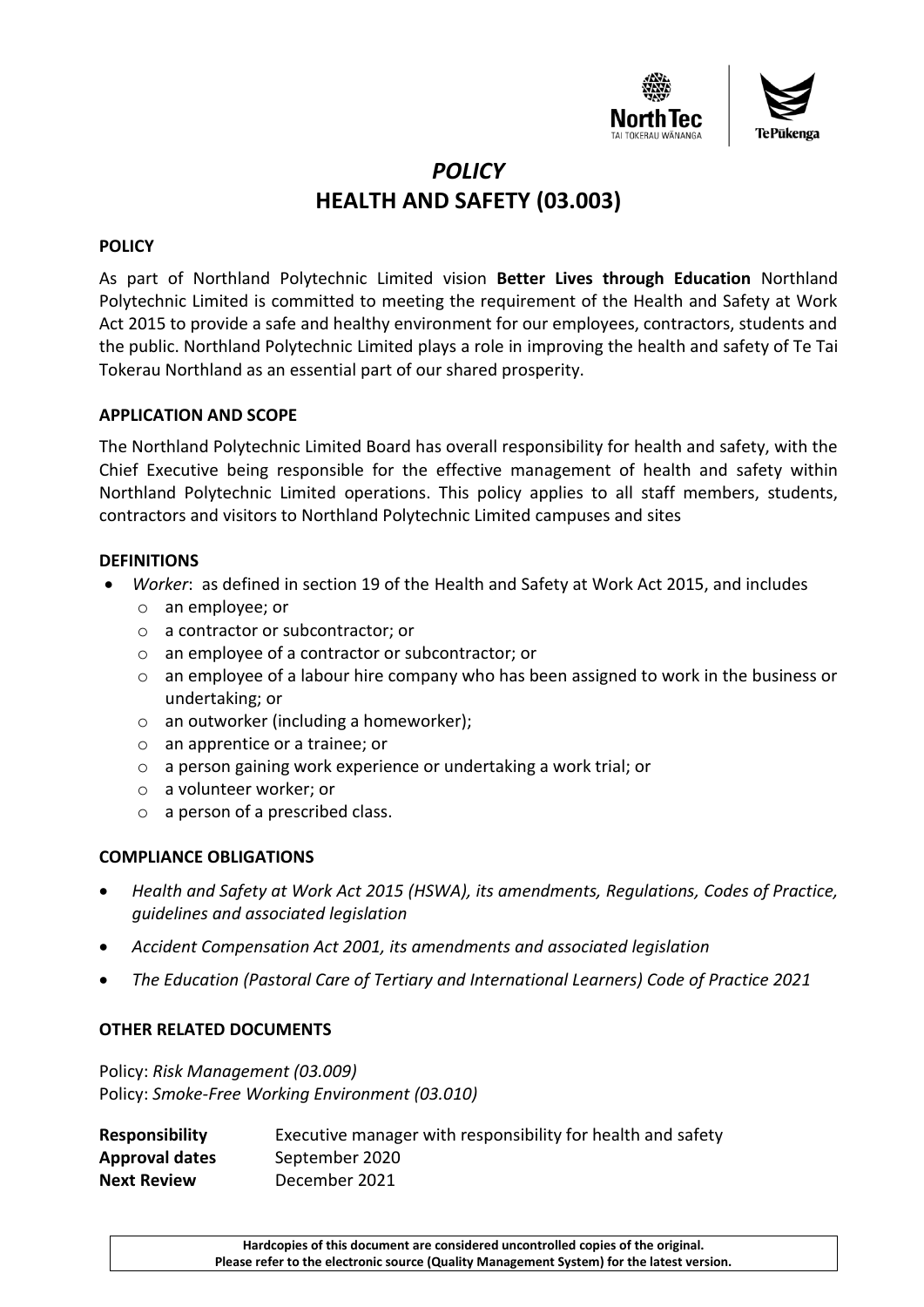#### **PROCEDURES AND GUIDELINES**

#### **1.0 Northland Polytechnic Limited Staff and Students :**

Will reflect the Northland Polytechnic Limited values and their application to ensure a healthy and safe environment that enables the achievement of our desired work and learning outcomes.

#### **2.0 To achieve this Northland Polytechnic Limited will:**

- Ensure adequate resources and processes are in place for identifying hazards, assessing the risks these hazards pose and ensuring the appropriate controls are applied;
- Provide such information, instruction, training, and supervision as is necessary, to ensure that health and safety hazards and risks are identified, understood and managed effectively
- Encourage worker participation in shaping a safer Northland Polytechnic Limited by supporting the work of the Health and Safety Representatives and the Health and Safety Committee;
- Ensure all job descriptions include health and safety responsibilities and identified performance requirements;
- Develop and maintain emergency procedures; review associated exercises and incidents to ensure we are prepared for future emergencies;
- Cooperate with other organisations who work alongside us in establishing safer places;
- Ensure there is accurate and timely reporting, recording and investigation of all accidents and near misses;
- Measure and review our health and safety performance in progressing towards a zeroharm workplace; and
- Work with the Accident Compensation Corporation (ACC) to support staff rehabilitation programmes and return to work plans.

#### **3.0 Responsibilities of those with Significant Influence (Senior Leadership)**

Senior Leadership will:

- Demonstrate leadership in developing and maintaining healthy and safe environments at Northland Polytechnic Limited;
- Keep an up-to-date knowledge of health and safety matters, and remain generally aware of the hazards and risk to which workers and students are exposed;
- Ensure that Northland Polytechnic Limited staff have appropriate induction, training and resources to manage risks to the health and safety of workers and others effected by their work; and
- Review Northland Polytechnic Limited health and safety system on a regular basis to verify the system is effective in assuring expected compliance and continual improvement.

| Updated April 2022                                                                        | Version 8.1 | Page 2 of 5 |  |
|-------------------------------------------------------------------------------------------|-------------|-------------|--|
| 03.003 Health and Safety                                                                  |             |             |  |
| Hardcopies of this document are considered uncontrolled copies of the original.           |             |             |  |
| Please refer to the electronic source (Quality Management System) for the latest version. |             |             |  |
|                                                                                           |             |             |  |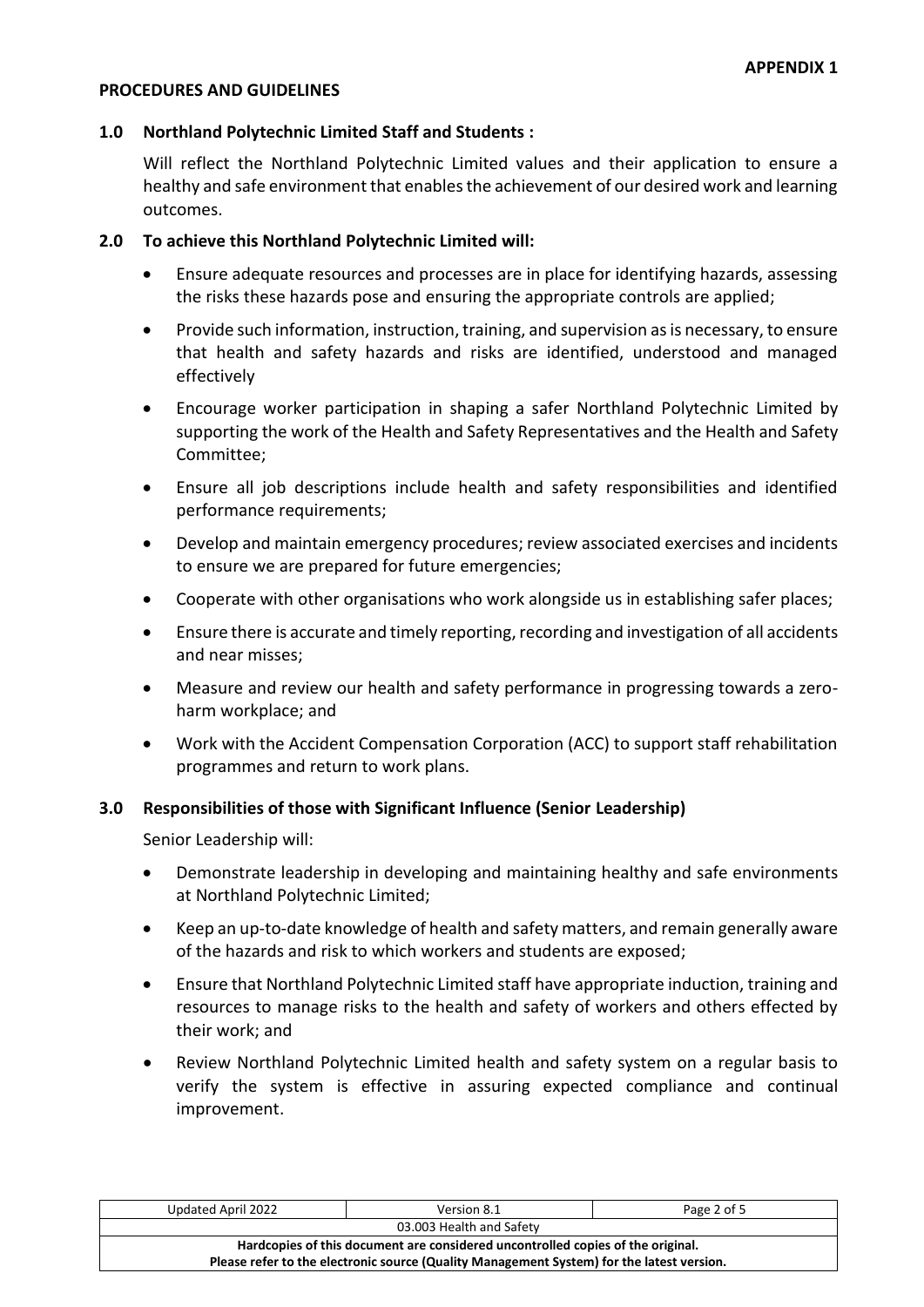## **4.0 Responsibilities of those who supervise others (Managers and Tutors).**

All who supervise others have the following obligations to those under their control. They will:

- Help to recruit persons with appropriate skills and knowledge for the work that they are required to do:
- Assess persons under their supervision on their ability to undertake the assigned work;
- Help develop or refine standard operating procedures for any regular tasks that present a risk of a harm/injury;
- Ensure the induction of all persons under their supervision into the workplace.
- Work with those under their control to identify hazards, assess the risk these hazards pose and develop appropriate controls;
- Ensure all risks and hazards are recorded in the hazard and risk registers for their area;
- Ensure all information necessary to work safely is available to workers or students, including information regarding potential health hazards that persons may be exposed to from the work;
- Develop specific risk plans for any activities under their control that may harm workers, students or others in the workplace;
- Ensure that persons under their supervision have the appropriate training, facilities, tools and personal protective equipment to work in a safe and healthy manner;
- Ensure that all safety critical equipment is regularly inspected to verify its safety;
- Assess training needs for any staff under their control and schedule appropriate internal or external training throughout the year;
- Plan effective responses for reasonably foreseeable emergency situations that could be encountered in areas under their control;
- Ensure accurate records are kept including, induction, training, competence and essential information necessary in an emergency;
- Report all accidents or incidents to the Northland Polytechnic Limited Health and Safety team using the appropriate document; and
- Keep those under their control educated with regular exchanges of health and safety information and keep records of this communication.

## **5.0 In addition, those who employ contractors will:**

- Ensure the Northland Polytechnic Limited Contractor Management Guidelines are followed when considering using contractors for any work they intend to have undertaken;
- Ensure the principles of Safety in Design of the contracted works are applied relative to the risk they pose both to workers and users;
- Select contractors who meet the requirement of the Contractor Management Guidelines;

| Version 8.1                                                                               | Page 3 of 5 |  |  |
|-------------------------------------------------------------------------------------------|-------------|--|--|
| 03.003 Health and Safety                                                                  |             |  |  |
| Hardcopies of this document are considered uncontrolled copies of the original.           |             |  |  |
| Please refer to the electronic source (Quality Management System) for the latest version. |             |  |  |
|                                                                                           |             |  |  |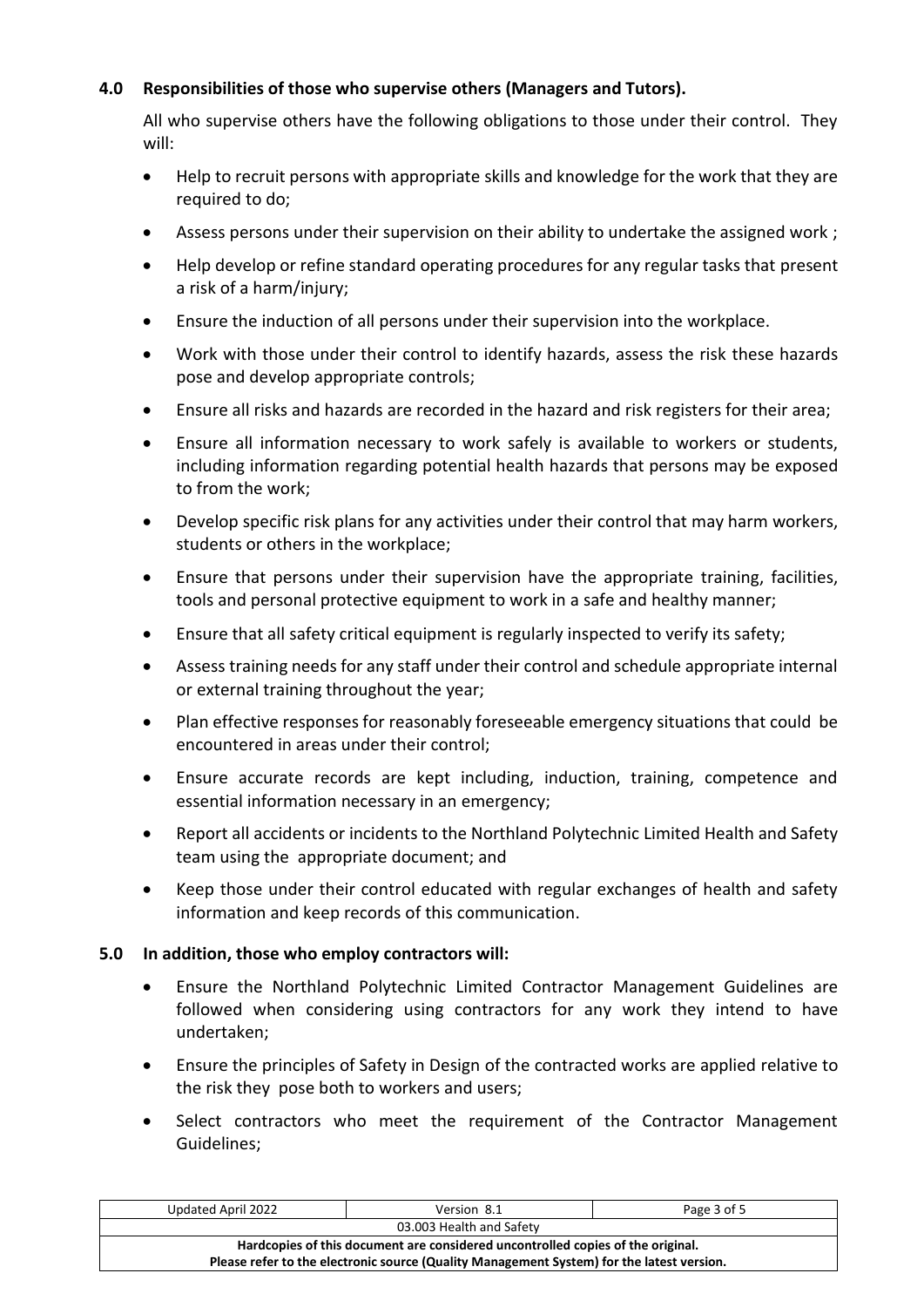- Consult, co-operate and co-ordinate activities with contractors and other organisations who they work alongside to ensure safe working environments; and
- Work with the Health and Safety Team to ensure there is adequate supervision of any contractors they engage.

## **6.0 Responsibilities of Workers/ Students:**

Workers and students at Northland Polytechnic Limited will:

- Take care of their own health and safety and that of others effected by their activities by ensuring that no action or inaction on their part harms any other person in the place of work;
- Comply with all policies, procedures and reasonable instructions given to them by their supervisors or tutors;
- Complete the required health and safety induction programme on commencement of employment or study.
- Participate in any reasonable health and safety initiatives arranged by their supervisors or the Health and Safety Representatives;
- Ensure any hazards, accidents or incidents that they become aware of in their activities at Northland Polytechnic Limited are promptly reported and recorded;
- Maintain their competence for the tasks they undertake and keep supervisors informed of any upskilling they believe is necessary to undertake their work safely;
- Work with supervisors on the selection, arrangement and completion of suitable training to improve their ability to work safely;
- Wear any personal protective equipment (PPE) necessary for their work/study; and
- Co-operate with the health and safety representatives to progress Northland Polytechnic Limited towards the goal of being a zero-harm workplace.

## **7.0 Responsibilities of the Health and Safety Team**

The Health and Safety Team will support all Northland Polytechnic Limited staff in applying this policy successfully by providing:

- Advice to all at Northland Polytechnic Limited on the standards, guidelines and procedures that support it;
- Ensuring appropriate systems, procedures and documents are available to staff; and
- Support and advice to Health and Safety Representatives and workers in carrying out their responsibilities under this policy.

In addition, the Health and Safety Team will:

- Inform WorkSafe New Zealand of all notifiable events;
- Monitor compliance plans and procedures to ensure they are being followed; and
- Provide appropriate reporting on issues, progress and compliance to the Northland Polytechnic Board, Senior Leadership Team and the Health and Safety Committee on a regular or ad hoc as required basis.

| Updated April 2022                                                                        | Version 8.1 | Page 4 of 5 |  |
|-------------------------------------------------------------------------------------------|-------------|-------------|--|
| 03.003 Health and Safety                                                                  |             |             |  |
| Hardcopies of this document are considered uncontrolled copies of the original.           |             |             |  |
| Please refer to the electronic source (Quality Management System) for the latest version. |             |             |  |